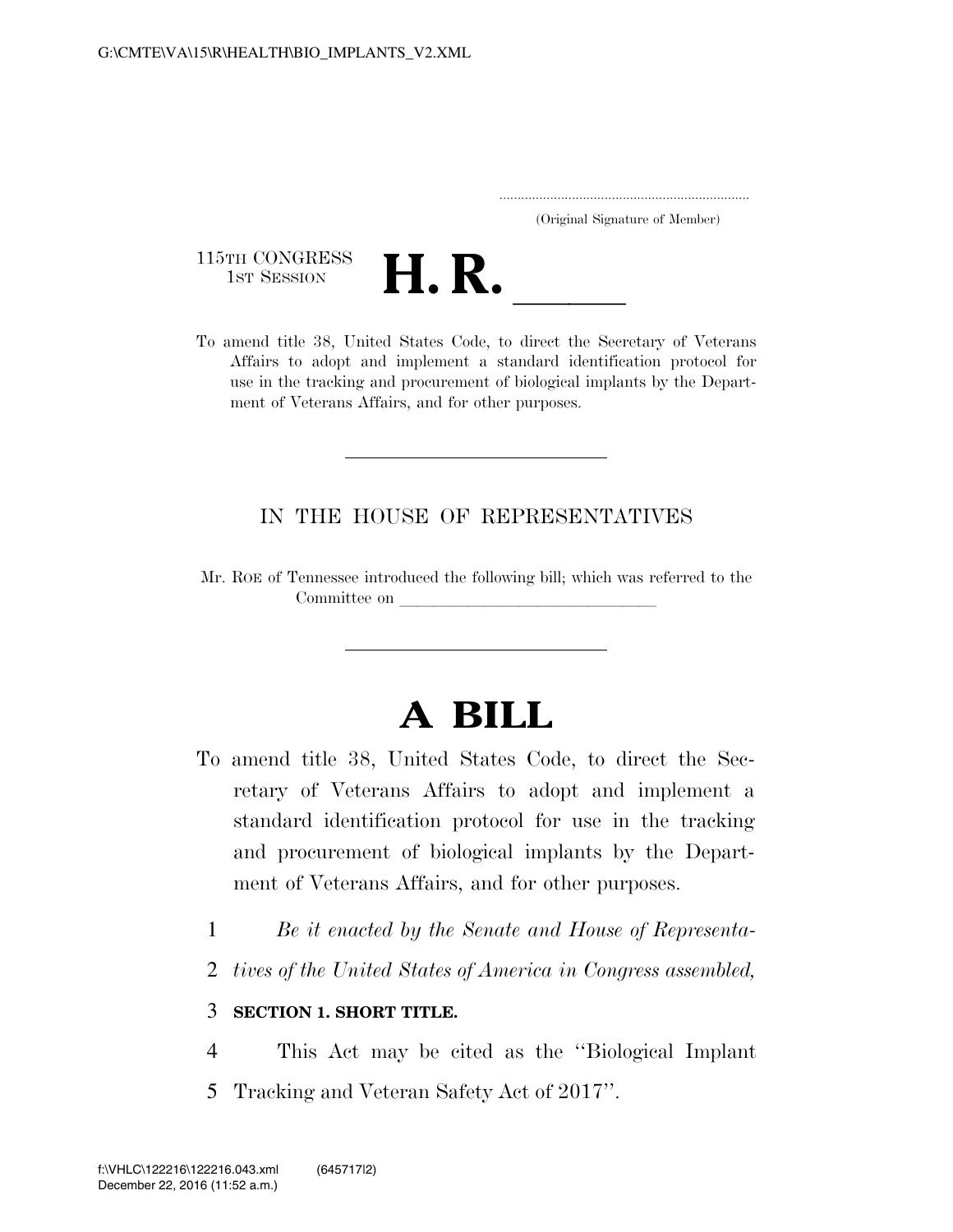$\mathfrak{D}$ 

## **SEC. 2. IDENTIFICATION AND TRACKING OF BIOLOGICAL IMPLANTS USED IN DEPARTMENT OF VET-ERANS AFFAIRS MEDICAL FACILITIES.**

 (a) IN GENERAL.—Subchapter II of chapter 73 of title 38, United States Code, is amended by adding at the end the following new section:

### **''§ 7330C. Identification and tracking of biological im-plants**

 ''(a) STANDARD IDENTIFICATION SYSTEM FOR BIO- LOGICAL IMPLANTS.—(1) The Secretary shall adopt the unique device identification system developed for medical devices by the Food and Drug Administration under sec- tion 519(f) of the Federal Food, Drug, and Cosmetic Act (21 U.S.C. 360i(f)), or implement a comparable standard identification system, for use in identifying biological im- plants intended for use in medical procedures conducted in medical facilities of the Department.

 ''(2) In adopting or implementing a standard identi- fication system for biological implants under paragraph (1), the Secretary shall permit a vendor to use any of the accredited entities identified by the Food and Drug Ad- ministration as an issuing agency pursuant to section 830.100 of title 21, Code of Federal Regulations, or any successor regulation.

 ''(b) BIOLOGICAL IMPLANT TRACKING SYSTEM.—(1) The Secretary shall implement a system for tracking the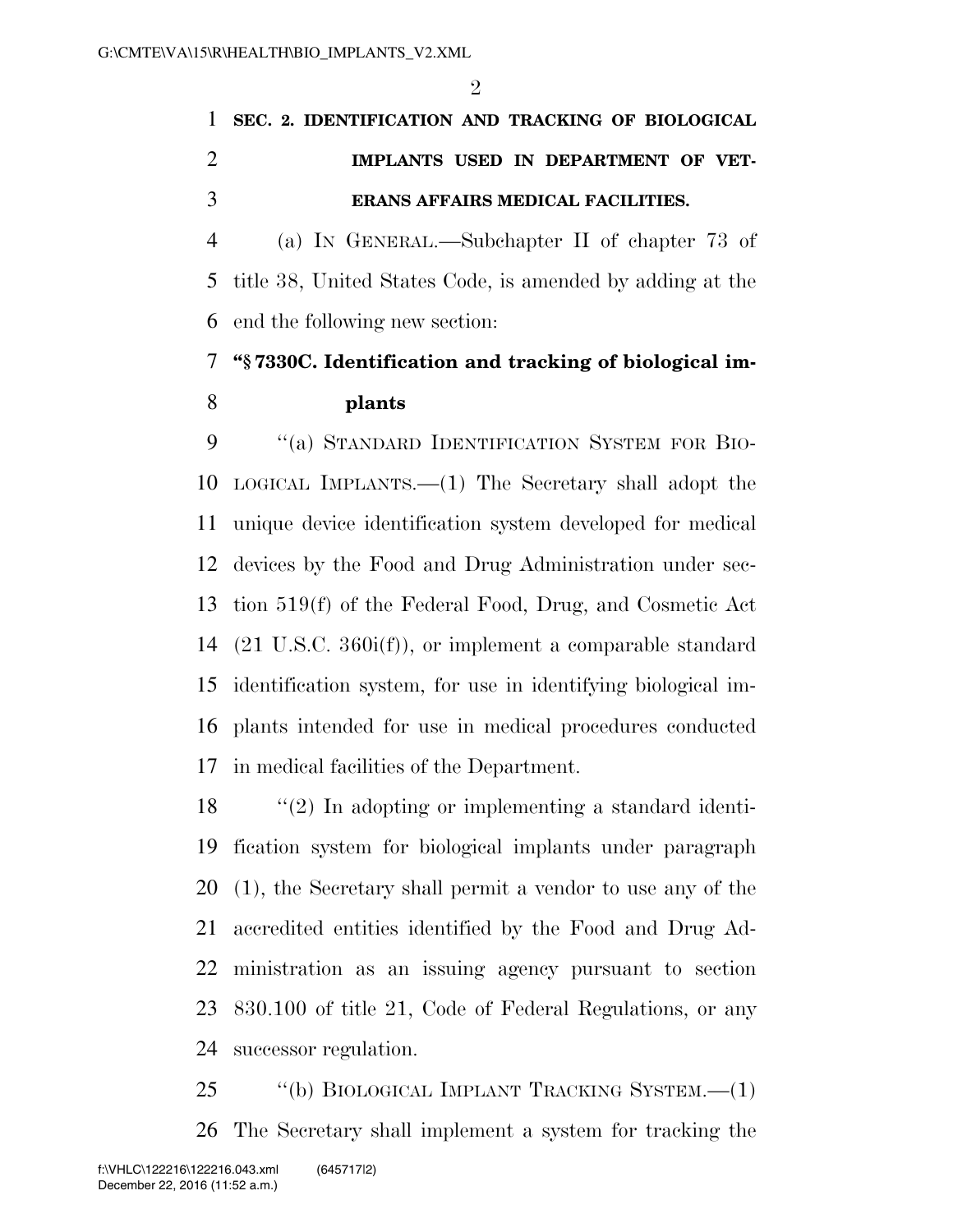biological implants described in subsection (a) from human donor or animal source to implantation.

- ''(2) The tracking system implemented under para- graph (1) shall be compatible with the identification sys-tem adopted or implemented under subsection (a).
- ''(3) The Secretary shall implement inventory con- trols compatible with the tracking system implemented under paragraph (1) so that all patients who have re- ceived, in a medical facility of the Department, a biological implant subject to a recall can be notified of the recall if, based on the evaluation by appropriate medical per- sonnel of the Department of the risks and benefits, the Secretary determines such notification is appropriate.
- 14 "(c) CONSISTENCY WITH FOOD AND DRUG ADMINIS- TRATION REGULATIONS.—To the extent that a conflict arises between this section and a provision of the Federal Food, Drug, and Cosmetic Act (21 U.S.C. 301 et seq.) or section 351 or 361 of the Public Health Service Act (42 U.S.C. 262 and 264) (including any regulations issued under such provisions), the provision of the Federal Food, Drug, and Cosmetic Act or Public Health Service Act (in- cluding any regulations issued under such provisions) shall apply.

 ''(d) BIOLOGICAL IMPLANT DEFINED.—In this sec-tion, the term 'biological implant' means any human cell,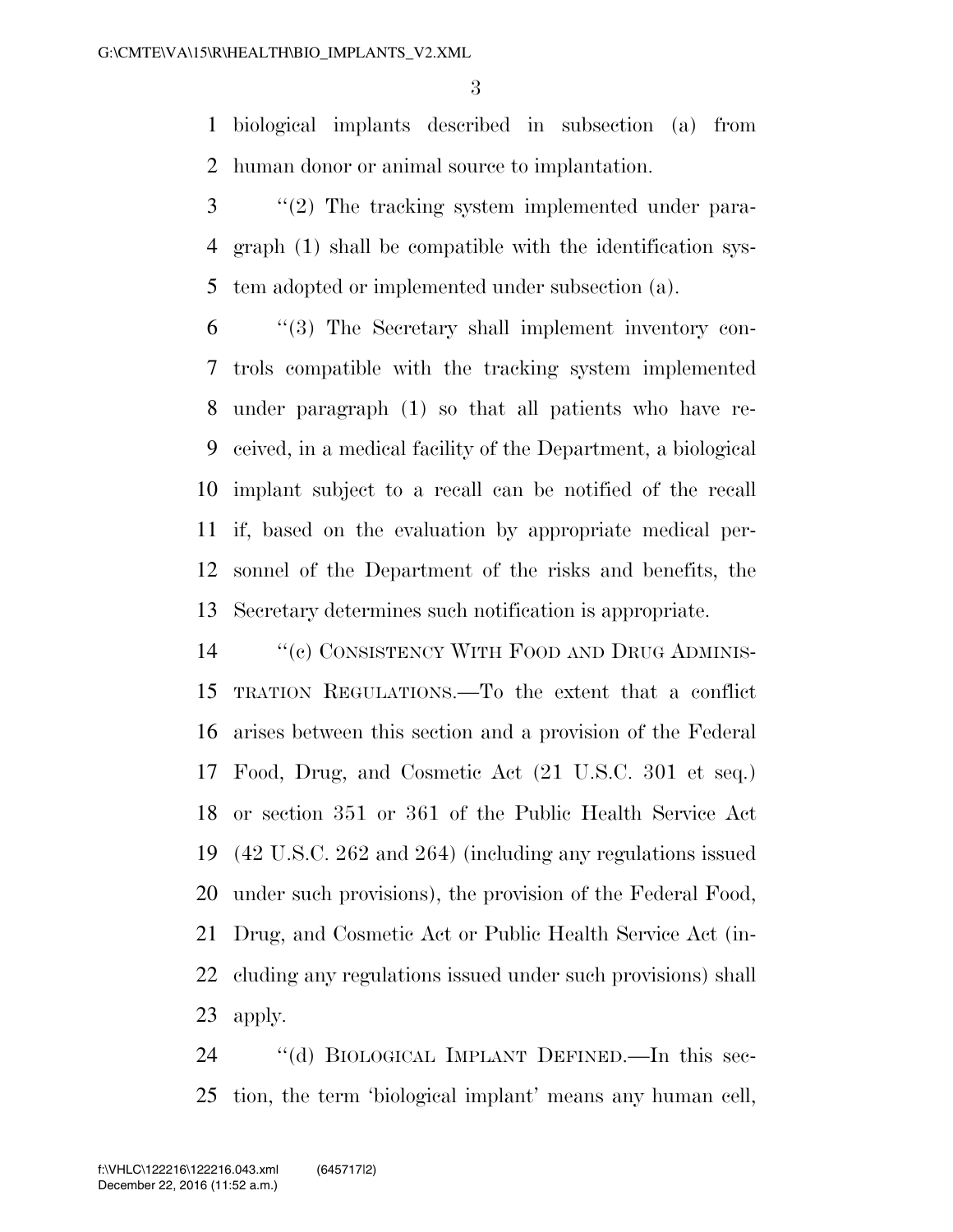tissue, or cellular or tissue-based product or animal prod-uct—

| 3              | $\cdot\cdot(1)$ under the meaning given the term 'human'      |
|----------------|---------------------------------------------------------------|
| $\overline{4}$ | cells, tissues, or cellular or tissue-based products' in      |
| 5              | section 1271.3 of title 21, Code of Federal Regula-           |
| 6              | tions, or any successor regulation; or                        |
| 7              | $\lq(2)$ that is regulated as a device under section          |
| 8              | 201(h) of the Federal Food, Drug, and Cosmetic                |
| 9              | Act $(21 \text{ U.S.C. } 321(h))$ .".                         |
| 10             | (b) CLERICAL AMENDMENT.—The table of sections                 |
| 11             | at the beginning of such chapter is amended by inserting      |
| 12             | after the item relating to section 7330B the following new    |
| 13             | item:                                                         |
|                | "7330C. Identification and tracking of biological implants.". |
| 14             | (c) IMPLEMENTATION DEADLINES.—                                |
| 15             | (1) STANDARD IDENTIFICATION SYSTEM.—The                       |
| 16             | Secretary of Veterans Affairs shall adopt or imple-           |
| 17             | ment the standard identification system for biologi-          |
| 18             | cal implants required by subsection (a) of section            |
| 19             | 7330C of title 38, United States Code, as added by            |
| 20             | subsection (a), with respect to biological implants           |

described in—

22  $(A)$  subsection  $(d)(1)$  of such section, by not later than the date that is 180 days after the date of the enactment of this Act; and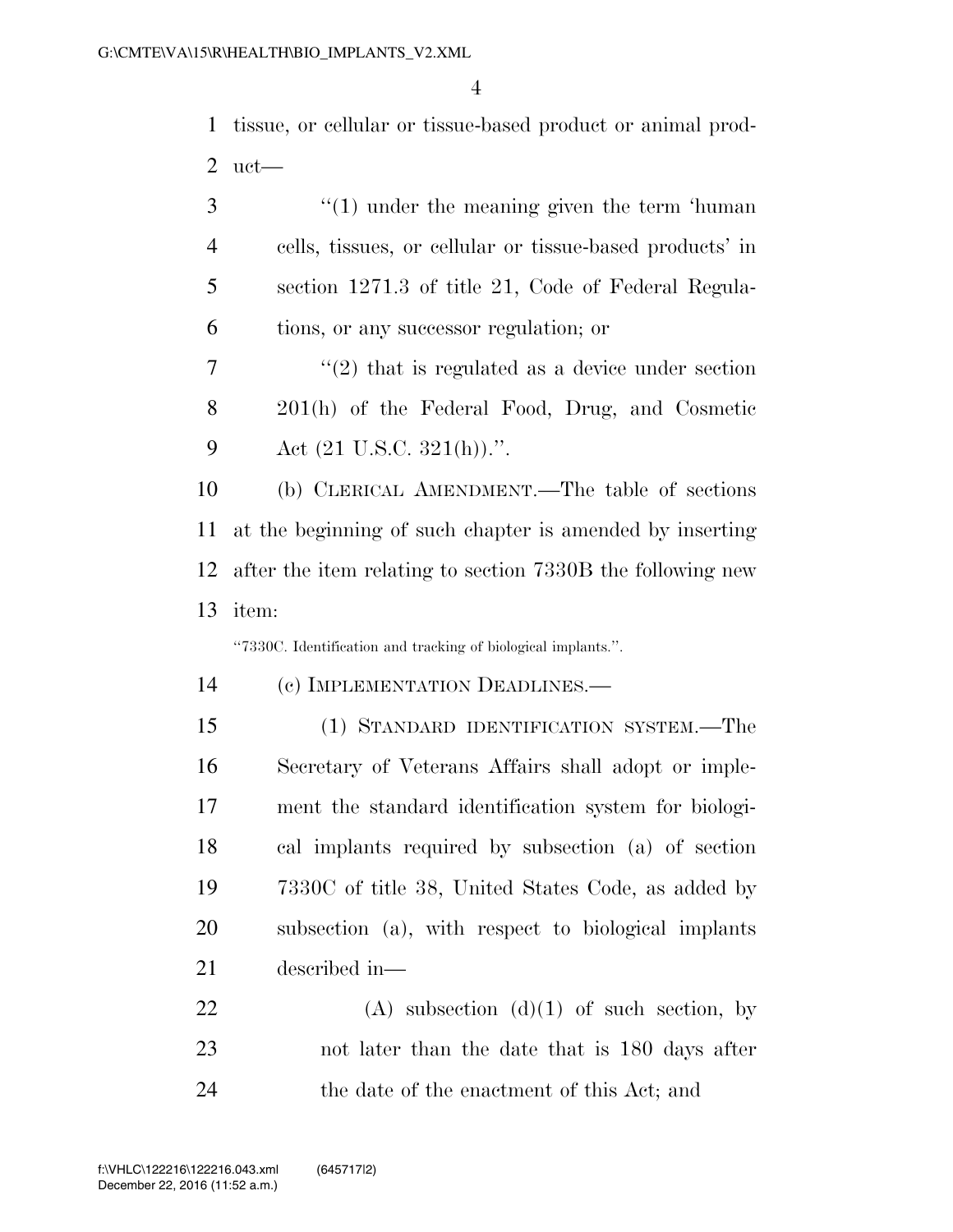1 (B) subsection  $(d)(2)$  of such section, in compliance with the compliance dates estab- lished by the Food and Drug Administration under section 519(f) of the Federal Food, 5 Drug, and Cosmetic Act (21 U.S.C. 360i(f)). (2) TRACKING SYSTEM.—The Secretary of Vet- erans Affairs shall implement the biological implant tracking system required by section 7330C(b) of title 38, United States Code, as added by subsection (a), by not later than the date that is 180 days after the

date of the enactment of this Act.

12 (d) REPORTING REQUIREMENT.

 (1) IN GENERAL.—If the biological implant tracking system required by section 7330C(b) of title 38, United States Code, as added by subsection (a), is not operational by the date that is 180 days after the date of the enactment of this Act, the Secretary of Veterans Affairs shall submit to the Committee on Veterans' Affairs of the Senate and the Com- mittee on Veterans' Affairs of the House of Rep- resentatives a report explaining why the system is not operational for each month until such time as the system is operational.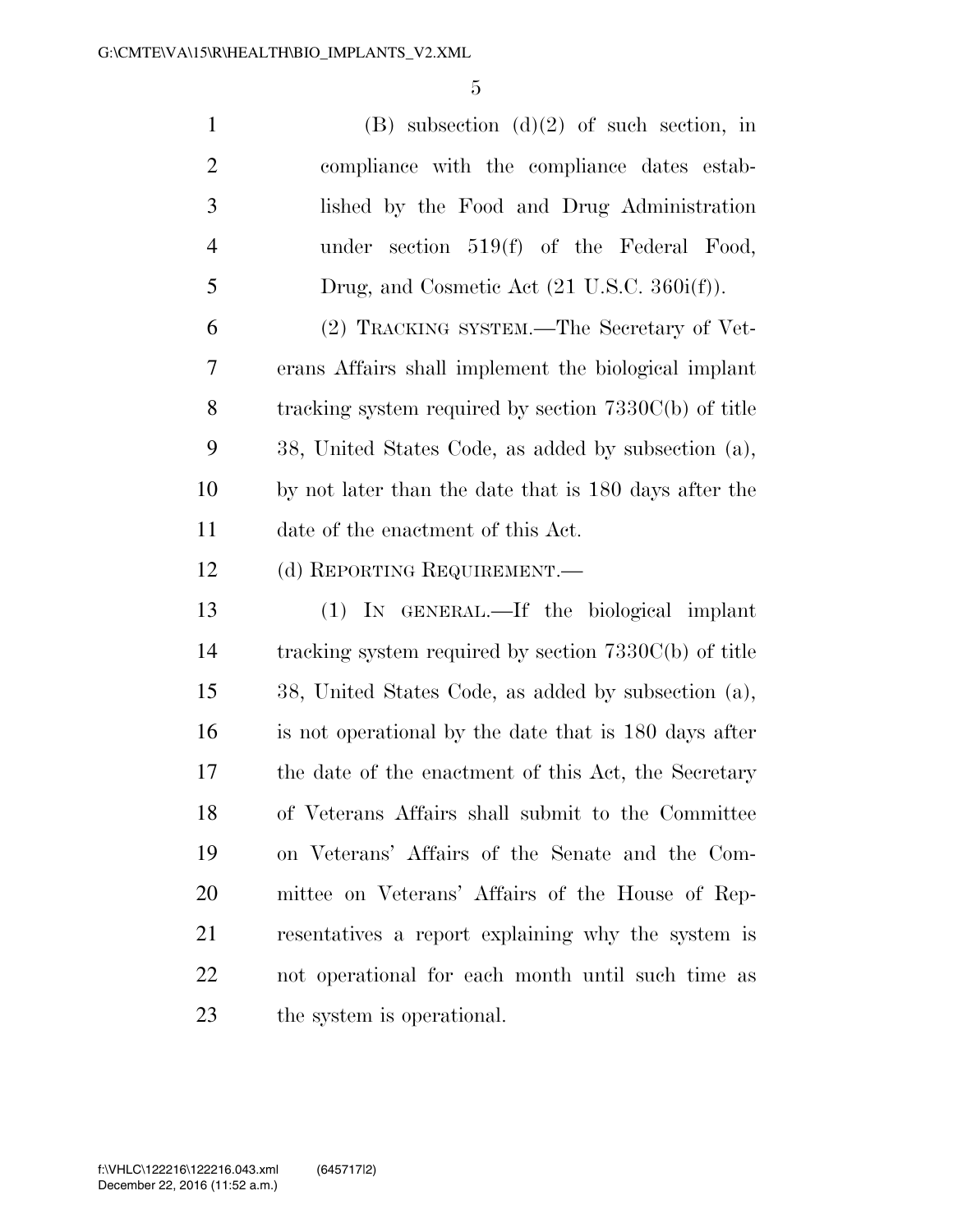| $\mathbf{1}$   | (2) ELEMENTS.—Each report submitted under                  |
|----------------|------------------------------------------------------------|
| $\overline{2}$ | paragraph (1) shall include a description of the fol-      |
| 3              | lowing:                                                    |
| $\overline{4}$ | (A) Each impediment to the implementa-                     |
| 5              | tion of the system described in such paragraph.            |
| 6              | (B) Steps being taken to remediate each                    |
| 7              | such impediment.                                           |
| 8              | (C) Target dates for a solution to each                    |
| 9              | such impediment.                                           |
| 10             | SEC. 3. PROCUREMENT OF BIOLOGICAL IMPLANTS USED IN         |
| 11             | DEPARTMENT OF VETERANS AFFAIRS MED-                        |
| 12             | <b>ICAL FACILITIES.</b>                                    |
| 13             | (a) PROCUREMENT.                                           |
| 14             | $(1)$ In GENERAL.—Subchapter II of chapter 81              |
| 15             | of title 38, United States Code, is amended by add-        |
| 16             | ing at the end the following new section:                  |
| 17             |                                                            |
|                | "§8129. Procurement of biological implants                 |
| 18             | "(a) IN GENERAL.— $(1)$ The Secretary may procure          |
| 19             | biological implants of human origin only from vendors that |
| 20             | meet the following conditions:                             |
| 21             | "(A) The vendor uses the standard identifica-              |
| 22             | tion system adopted or implemented by the Sec-             |
| 23             | retary under section $7330C(a)$ of this title and has      |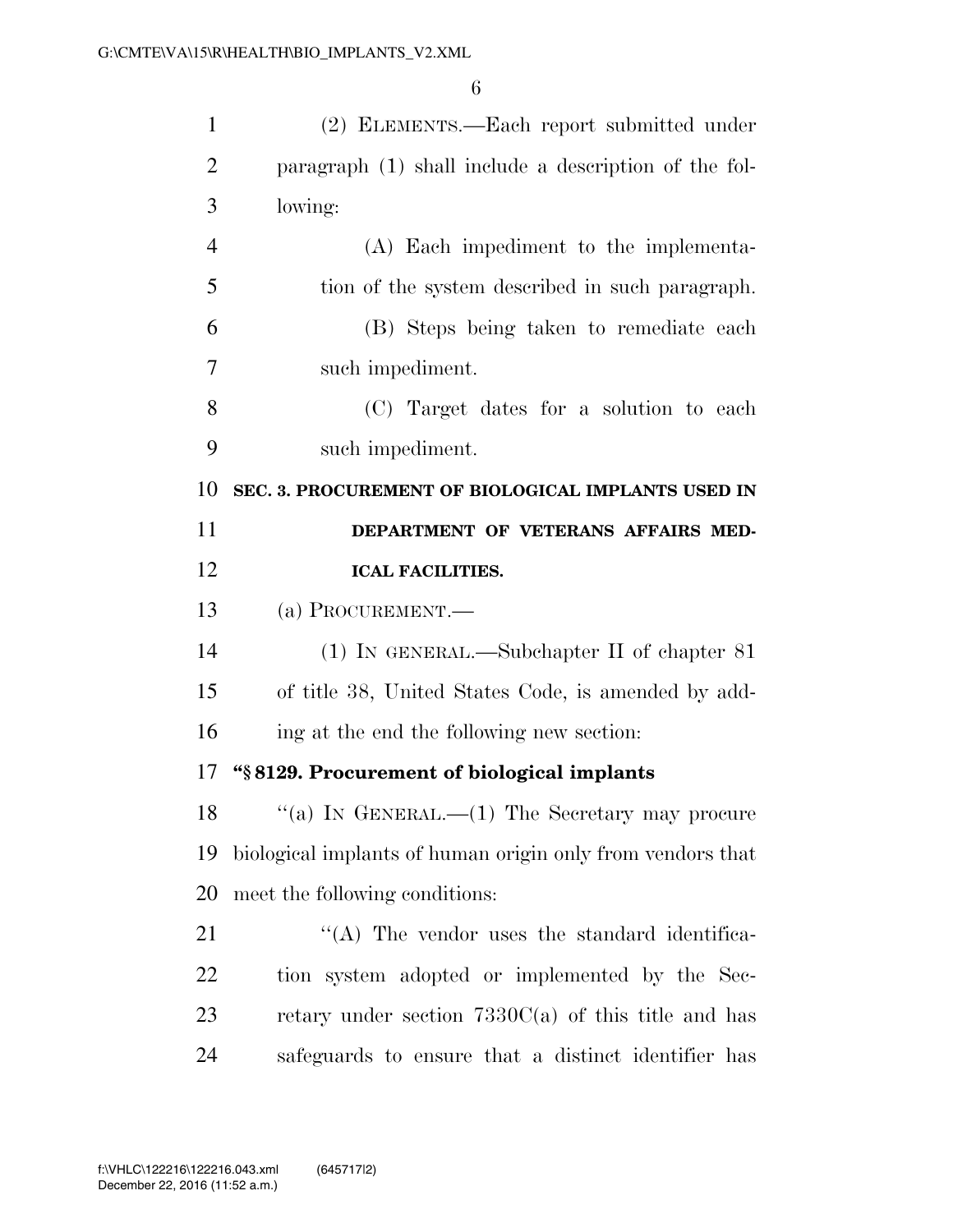been in place at each step of distribution of each bio-logical implant from its donor.

3 "(B) The vendor is registered as required by the Food and Drug Administration under subpart B of part 1271 of title 21, Code of Federal Regula- tions, or any successor regulation, and in the case of a vendor that uses a tissue distribution intermediary or a tissue processor, the vendor provides assurances that the tissue distribution intermediary or tissue processor is registered as required by the Food and Drug Administration.

12 ''(C) The vendor ensures that donor eligibility determinations and such other records as the Sec- retary may require accompany each biological im- plant at all times, regardless of the country of origin of the donor of the biological material.

 $\langle \text{``(D)} \rangle$  The vendor agrees to cooperate with all biological implant recalls conducted on the initiative of the vendor, on the initiative of the original prod- uct manufacturer used by the vendor, by the request of the Food and Drug Administration, or by a statu-22 tory order of the Food and Drug Administration.

23 ''(E) The vendor agrees to notify the Secretary of any adverse event or reaction report it provides to the Food and Drug Administration, as required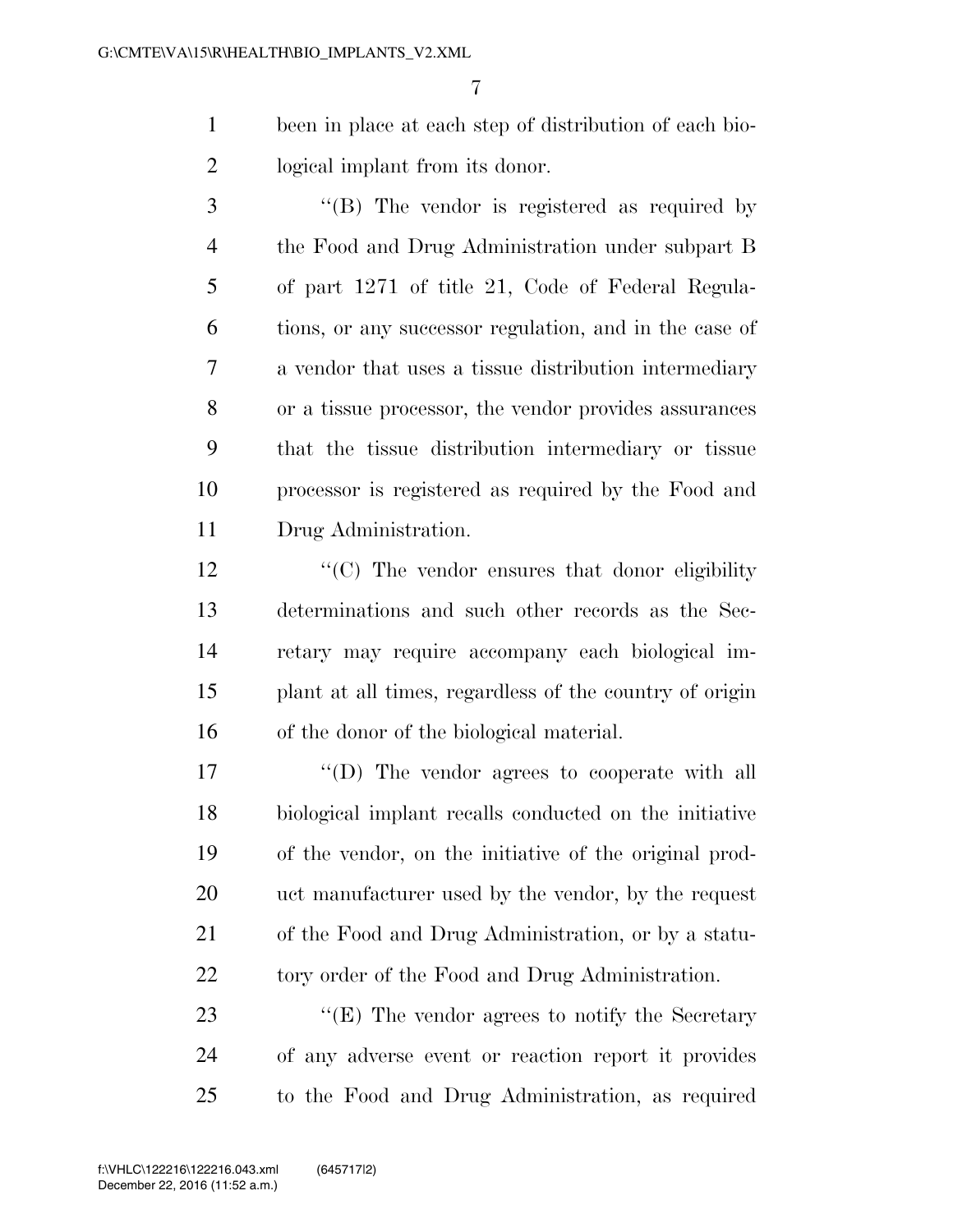by sections 1271.3 and 1271.350 of title 21, Code of Federal Regulations, or any successor regulation, or any warning letter from the Food and Drug Ad- ministration issued to the vendor or a tissue proc- essor or tissue distribution intermediary used by the vendor by not later than 60 days after the vendor receives such report or warning letter. 8 ''(F) The vendor agrees to retain all records as- sociated with the procurement of a biological implant by the Department for at least 10 years after the date of the procurement of the biological implant. 12 ''(G) The vendor provides assurances that the biological implants provided by the vendor are ac-14 quired only from tissue processors that maintain ac- tive accreditation with the American Association of Tissue Banks or a similar national accreditation spe-cific to biological implants.

 ''(2) The Secretary may procure biological implants of nonhuman origin only from vendors that meet the fol-lowing conditions:

21 ''(A) The vendor uses the standard identifica- tion system adopted or implemented by the Sec-23 retary under section  $7330C(a)$  of this title.

24 "(B) The vendor is registered as an establish-ment as required by the Food and Drug Administra-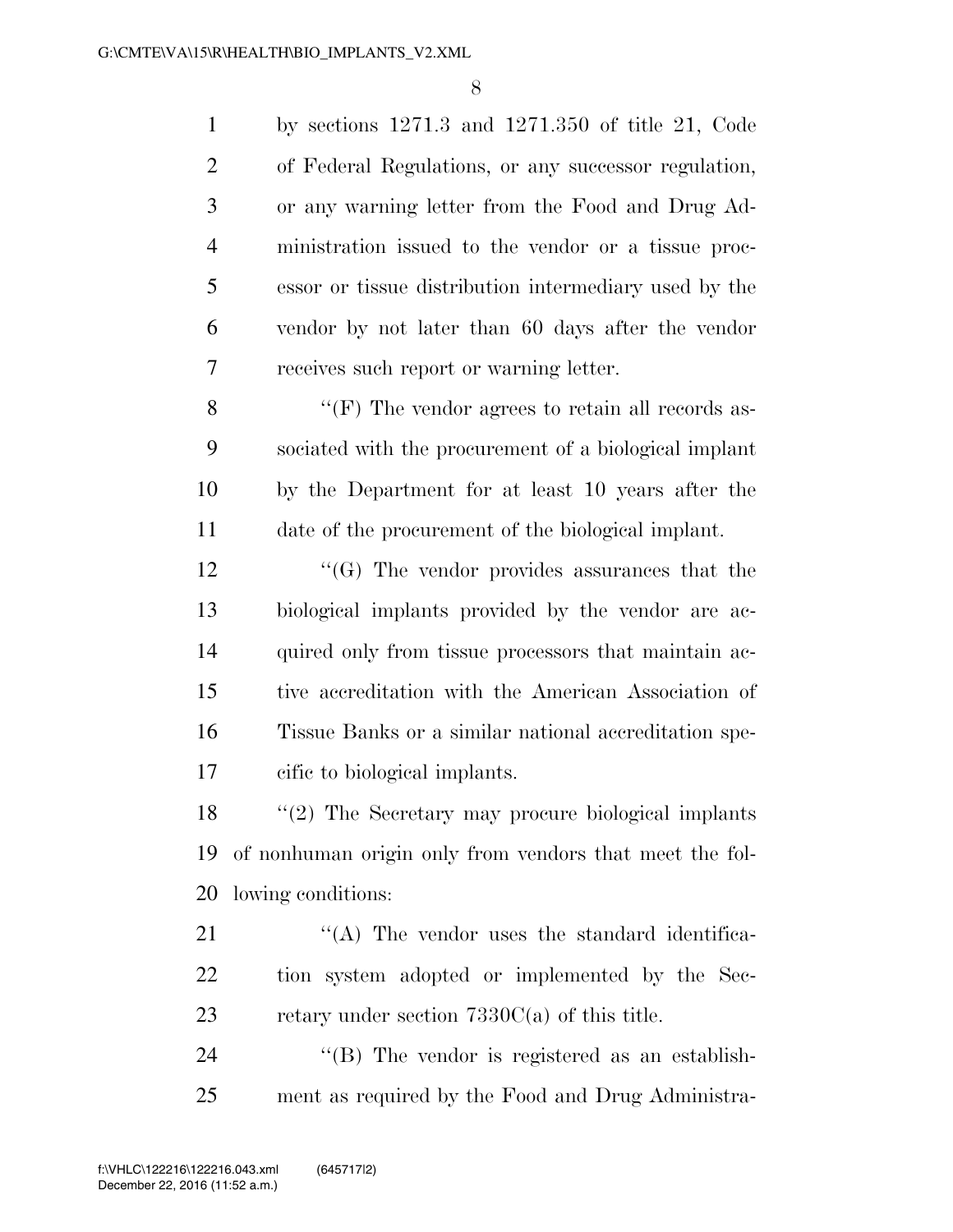tion under sections 807.20 and 807.40 of title 21, Code of Federal Regulations, or any successor regu- lation (or is not required to register pursuant to sec- tion 807.65(a) of such title, or any successor regula- tion), and in the case of a vendor that is not the original product manufacturer of such implants, the vendor provides assurances that the original product manufacturer is registered as required by the Food and Drug Administration (or is not required to reg-ister).

 $\langle ^{\prime}(C) \rangle$  The vendor agrees to cooperate with all bi- ological implant recalls conducted on the initiative of the vendor, on the initiative of the original product manufacturer used by the vendor, by the request of the Food and Drug Administration, or by a statu-16 tory order of the Food and Drug Administration.

17 ''(D) The vendor agrees to notify the Secretary of any adverse event report it provides to the Food and Drug Administration as required under part 803 of title 21, Code of Federal Regulations, or any successor regulation, or any warning letter from the Food and Drug Administration issued to the vendor or the original product manufacturer used by the vendor by not later than 60 days after the vendor receives such report or warning letter.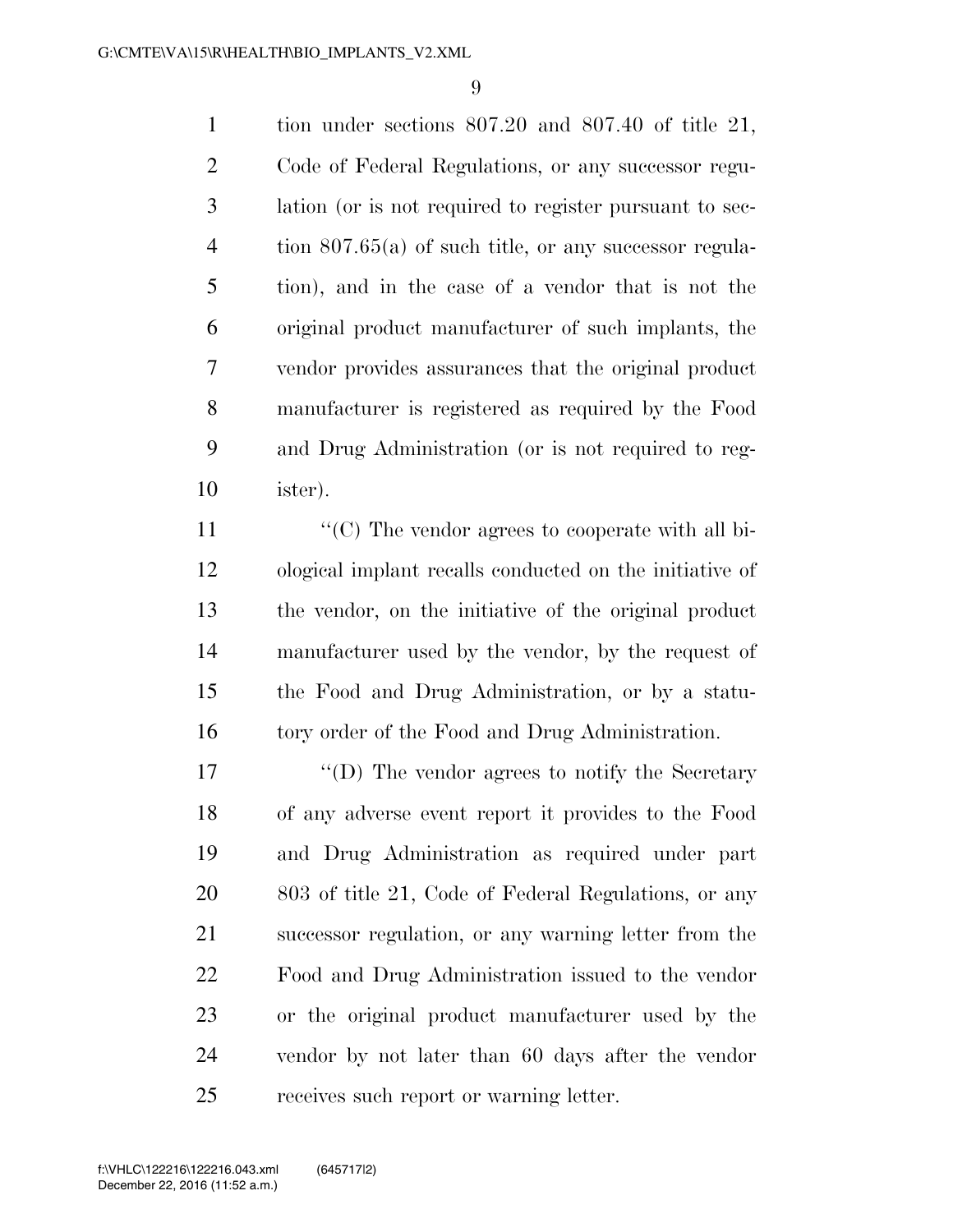$\langle (E)$  The vendor agrees to retain all records as- sociated with the procurement of a biological implant by the Department for at least 10 years after the date of the procurement of the biological implant.

 ''(3)(A) The Secretary shall procure biological im- plants under the Federal Supply Schedules of the General Services Administration unless such implants are not available under such Schedules.

 ''(B) With respect to biological implants listed on the Federal Supply Schedules, the Secretary shall accommo- date reasonable vendor requests to undertake outreach ef- forts to educate medical professionals of the Department about the use and efficacy of such biological implants.

 ''(C) In the case of biological implants that are un- available for procurement under the Federal Supply Schedules, the Secretary shall procure such implants using competitive procedures in accordance with applicable law and the Federal Acquisition Regulation, including through the use of a national contract.

 $\frac{1}{20}$  (4) In procuring biological implants under this sec- tion, the Secretary shall permit a vendor to use any of the accredited entities identified by the Food and Drug Administration as an issuing agency pursuant to section 830.100 of title 21, Code of Federal Regulations, or any successor regulation.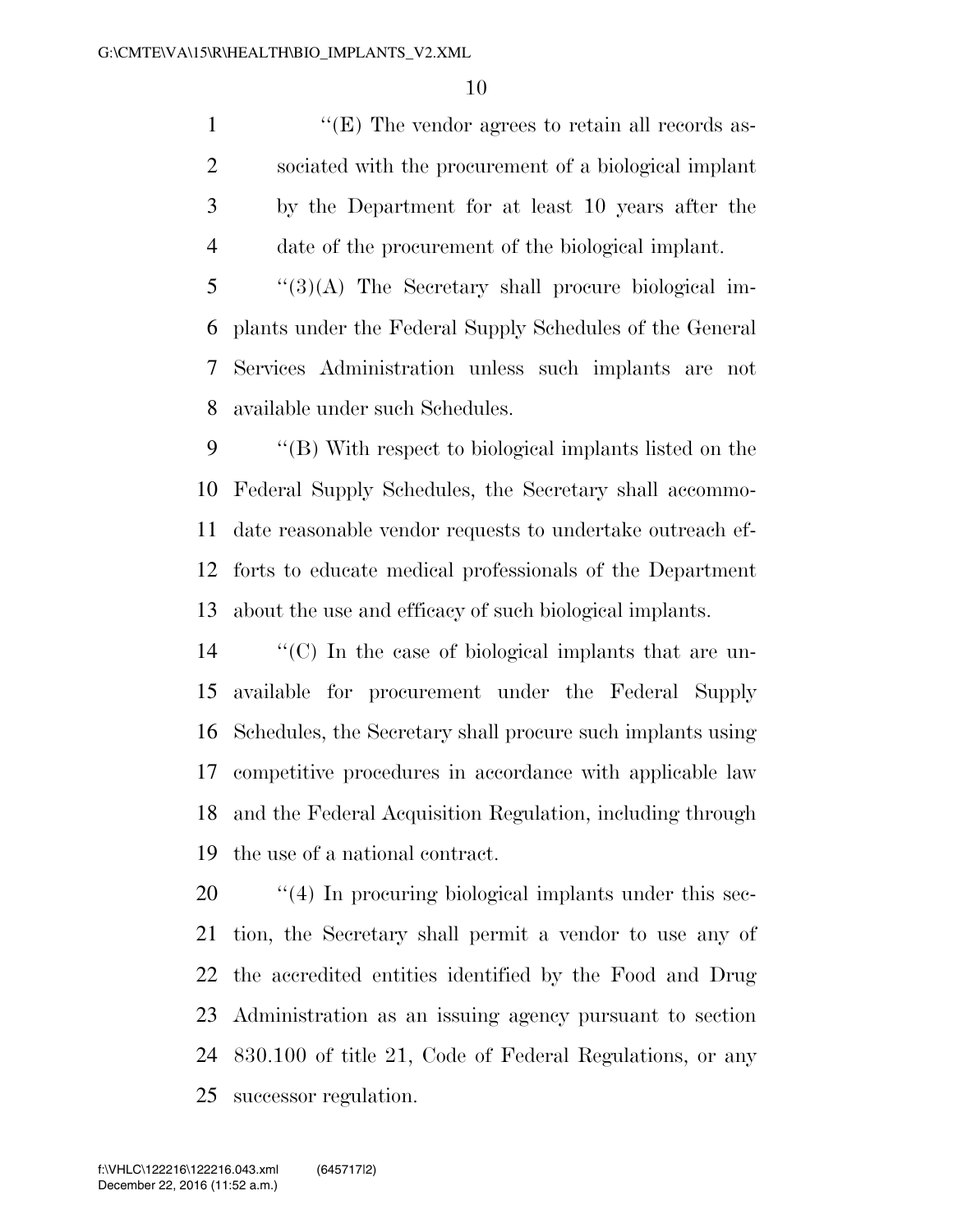''(5) Section 8123 of this title shall not apply to the procurement of biological implants.

- ''(b) PENALTIES.—In addition to any applicable pen- alty under any other provision of law, any procurement employee of the Department who is found responsible for a biological implant procurement transaction with intent to avoid or with reckless disregard of the requirements of this section shall be ineligible to hold a certificate of ap- pointment as a contracting officer or to serve as the rep- resentative of an ordering officer, contracting officer, or purchase card holder.
- 12 "'(c) DEFINITIONS.—In this section:
- ''(1) The term 'biological implant' has the meaning given that term in section 7330C(d) of this title.

 $\frac{16}{2}$  The term 'distinct identifier' means a dis-17 tinct identification code that—

18  $\langle (A) \rangle$  relates a biological implant to the human donor of the implant and to all records pertaining to the implant;

 $\langle (B) \rangle$  includes information designed to fa- cilitate effective tracking, using the distinct identification code, from the donor to the recipi-ent and from the recipient to the donor; and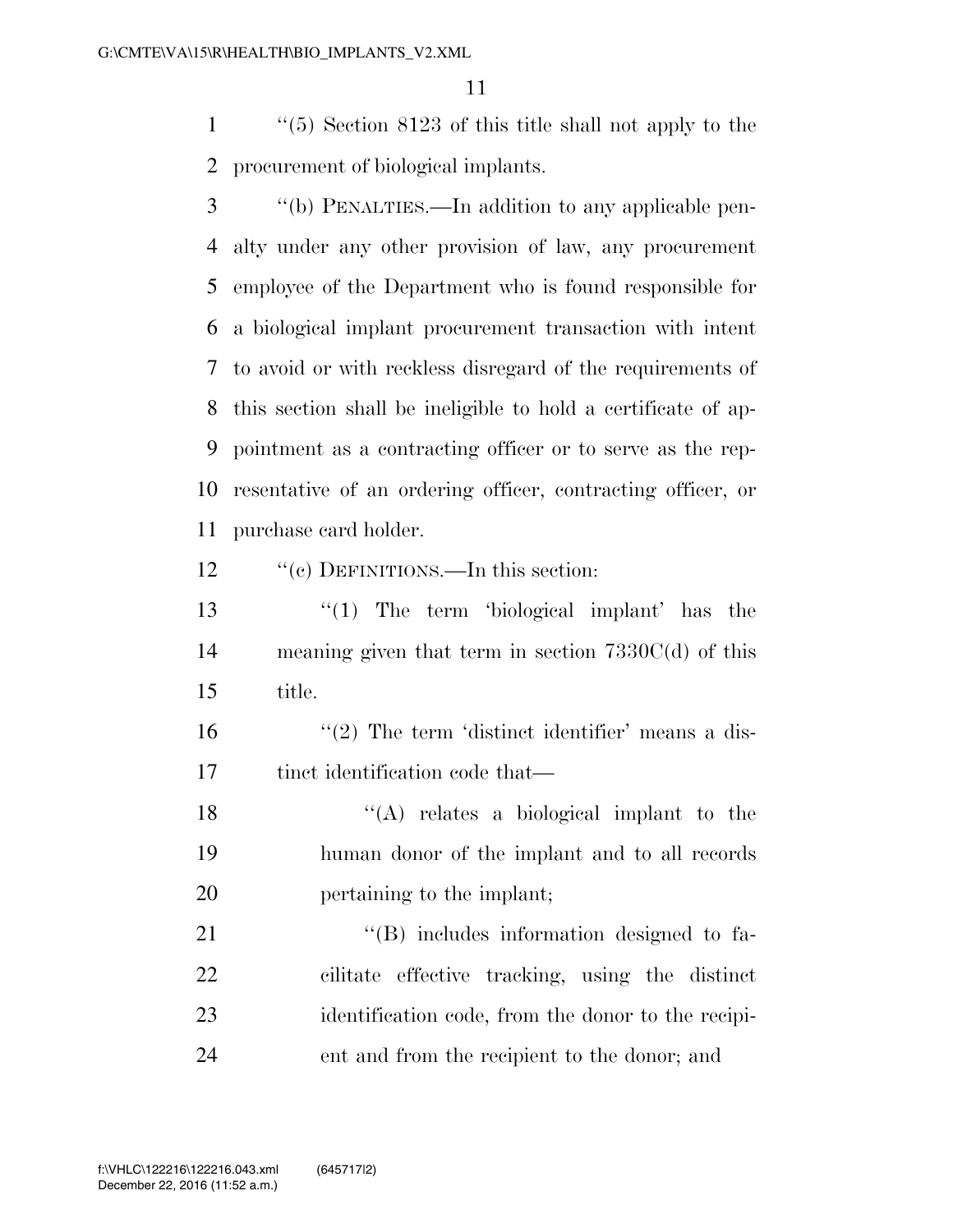$\cdot$  (C) satisfies the requirements of section  $2 \qquad 1271.290(c)$  of title 21, Code of Federal Regu- lations, or any successor regulation.  $\frac{4}{3}$  The term 'tissue distribution intermediary' means an agency that acquires and stores human tissue for further distribution and performs no other tissue banking functions. 8 ''(4) The term 'tissue processor' means an enti-

 ty processing human tissue for use in biological im- plants, including activities performed on tissue other than donor screening, donor testing, tissue recovery and collection functions, storage, or distribution.''.

 (2) CLERICAL AMENDMENT.—The table of sec- tions at the beginning of chapter 81 is amended by inserting after the item relating to section 8128 the following new item:

''8129. Procurement of biological implants.''.

 (b) EFFECTIVE DATE.—Section 8129 of title 38, United States Code, as added by subsection (a), shall take effect on the date that is 180 days after the date on which the tracking system required under section 7330C(b) of such title, as added by section 2(a), is implemented.

 (c) SPECIAL RULE FOR CRYOPRESERVED PROD- UCTS.—During the three-year period beginning on the ef- fective date of section 8129 of title 38, United States Code, as added by subsection (a), biological implants pro